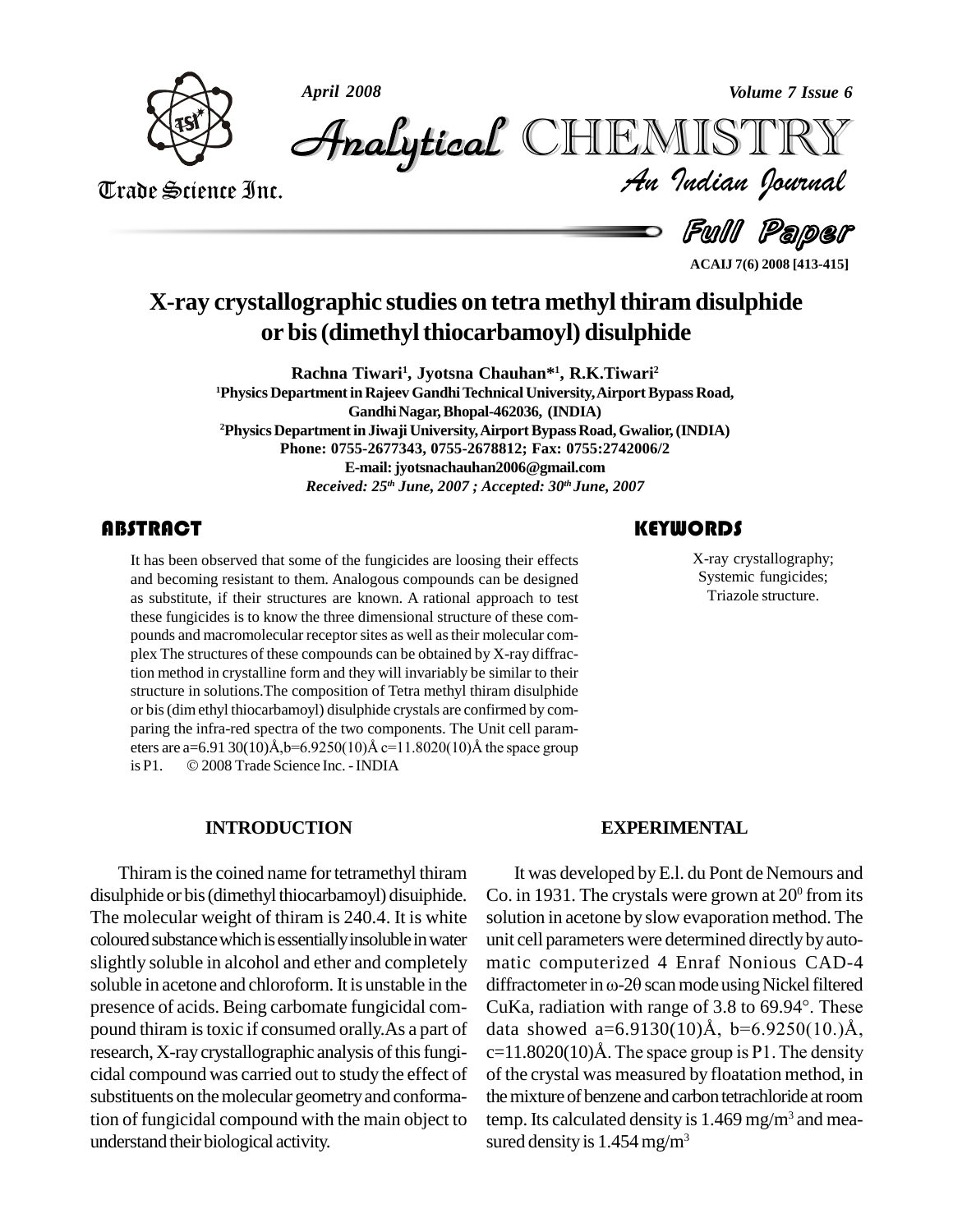# Full Paper

#### **Data collection and structure solution**

The three dimensional intensity data were collected on a computerized automatic 4-circledCAD-4 Enraf- Nonious diffractometer using Nickel filtered CuKa(1.5418A) radiation at Deptt. of Biophysics AIIMS New Delhi.All these data were corrected for Lorentz and polarization effect, but no absorption correction was applied. The total number of reflection were 2247. The unique reflections corresponding to intensity limit were 2064. The hkl values varies from  $0 < = h < 8$ , -8 <= k < = 8, -14 < = k = 14 respectively. The crystal structure wassolved using the SHELXS-97.The ORTEP Diagram is shown in figure 1 and packing diagram is shown in figure 2.

#### **Refinement**

For determination of structure of the crystal VAX **Kerinement**<br>For determination of structure of the crystal VAX<br>machine using SHELXS-97° was used. In the begin-For determination of structure of the crystal VAX<br>machine using SHELXS-97° was used. In the begin-<br>ning all the non-hydrogen atom'. are located The coordinates thus obtained are fed to SHELXL-97 for refinement The first three cycles of isotropic refinement gave on R value of 16.21%. To reduce R to 14.25% given form of refinement of structure with individual an isotropic temp. factors is in exponential form was implemented

#### **2P^[ 1+ +2hKa\*b\*U12]**

All the hydrogen atoms were fixed geometrically and not included in the refinement. The refinement was terminated when all the shifts indicated for parameters of non-hydrogen atoms were lessthan the corresponding standard deviation. The final R index was 13.46% for all the observed reflections.

#### **RESULTAND DISCUSSION**

of deformation density. For the reasons, the molecule *Indian Indian*<br>*I*s, *S*-*S* bonds<br>*I* bond in two<br>*Indian hournal*  $\frac{1}{\sqrt{2}}$  contains various C-N, C-S, S-S bonds.If the molecule The molecule consists of two diethyl, dithocarbamato moieties connected through  $S(2)$ - $S(3)$ . The  $S(2)$ - $S(3)$  bond length is of 2.0077(16)A. The conformation of the molecule is similar to that of thiram monosulphide and even more so that of several sulphides This is also a good ideal system for the study is divide along  $S(2)$ - $S(3)$  bond in two equal halves, it  $\frac{1}{8}$ shows symmetry in parameters. Each of the two dimethyldithiocarbamato crystals approximatelyplan-

CHEMISTRY



**Figure 1:ORTEP drawing at 50%probability level**



**Figure 2 : The moleculer pacing seen down b-axis**

ner. The dihedral angle around S(2)-S(3) bond is -  $88.38(17)$ °. The length of the C-N and terminal C-S bonds are intermediate between the values expected